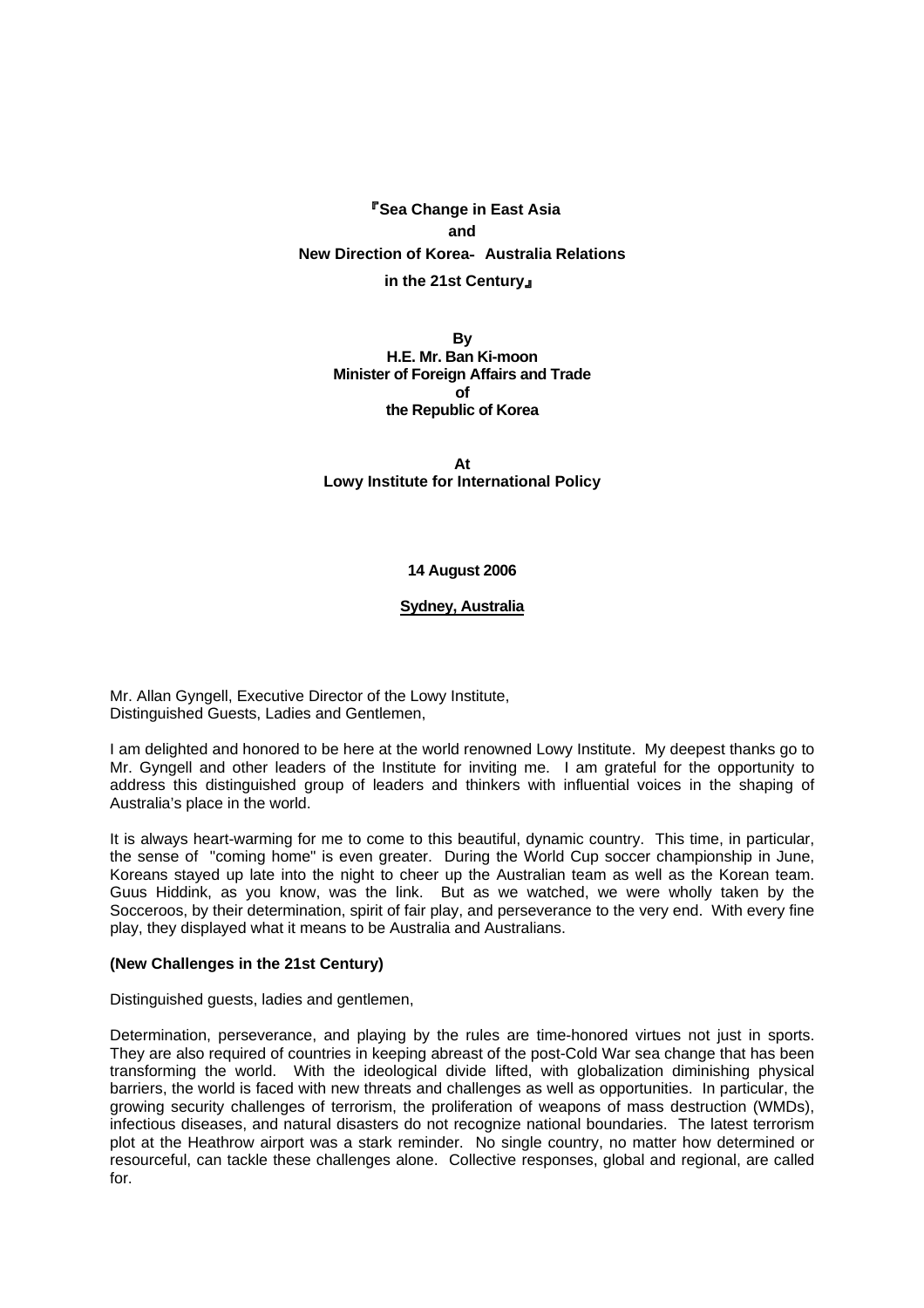East Asia is a region where such threats and challenges, old and new, are salient. In the region, there still persist wide economic gaps between and within societies, animosity carried over from decades of Cold War confrontation, longstanding historical and territorial strifes. The situation has been compounded as the region confronts new, transnational challenges. Rivalries between regional powers and the simultaneous rise of China and India, bring with them opportunities as well as uncertainties.

Closer to home in Northeast Asia, the North Korean nuclear issue has kept the region on the edge for many years. Our common efforts to address the challenge to peace and security in the region and beyond have been frustrated by North Korea's missile launches early last month.

My government has been an active player in the Six Party Talks aimed at a peaceful, negotiated resolution to the North Korean nuclear issue. North Korea's missile launches, with the Six Party Talks stalemated for many months, was a defiant act of provocation. It underscored the need for continued efforts in diplomacy to resolve the security challenges posed by North Korea. With the Security Council's adoption of resolution 1695, the international community has sent a clear and united message to warn North Korea against commiting further acts of provocation. It has also urged North Korea to return promptly to the Six Party Talks without any conditions.

The Six Party Talks is an experiment in Northeast Asia where multilateral security dialogue has been lacking so far. It is sowing the seeds for a more permanent security arrangement in a region where multilateralism and regional integration remain elusive.

My government is deeply grateful to the Australian government for its support of the Six Party Talks as well as its forthright efforts to engage North Korea so that it may travel the road of reform and openness. In particular, I thank my dear friend and colleague, Minister Alexander Downer, for his active participation in the 10-nation meeting on the sidelines of the ASEAN Regional Forum(ARF), convened to lend support for diplomacy in dealing with North Korea.

# **(Meeting the Challenges: Strengthening Existing Frameworks)**

Distinguished guests,

Despite the daunting challenges facing East Asia, collective mechanisms to address them are barely in the making. Regionalism is not East Asia's strong suit. Indeed, compared to other regions, East Asia is lagging behind in this regard. And yet, more than in any other regions, greater regional cooperation is required for a more prosperous future.

Fortunately, a realization of this urgent need is sprouting across the region. Countries that had previously been divided on ideological grounds are normalizing relations. The spread of globalization has deepened regional interdependence. Active exchanges in people and culture are reaching new heights, fostering greater mutual understanding. A consensus is emerging that the better future for East Asia rests upon building a workable East Asian community. The Republic of Korea is fully on board.

In our efforts toward regional cooperation and integration, we must build upon the existing regional experiences. Frameworks such as the ASEAN+3 and the East Asia Summit (EAS) are invaluable fora for dialogue, understanding, and community building. And it is with great satisfaction to note that Australia has become a member of the EAS. The EAS is truly an important fora and an important step forward toward forming a "Greater East Asia" transcending a traditional geographical definition.

## **(Korea and Australia: A Regional Model of Cooperation)**

Ladies and gentlemen,

Korea and Australia share many common values and interests. Deep commitments to democracy and human rights, to peace and security in the region remain hallmarks of our two societies. We have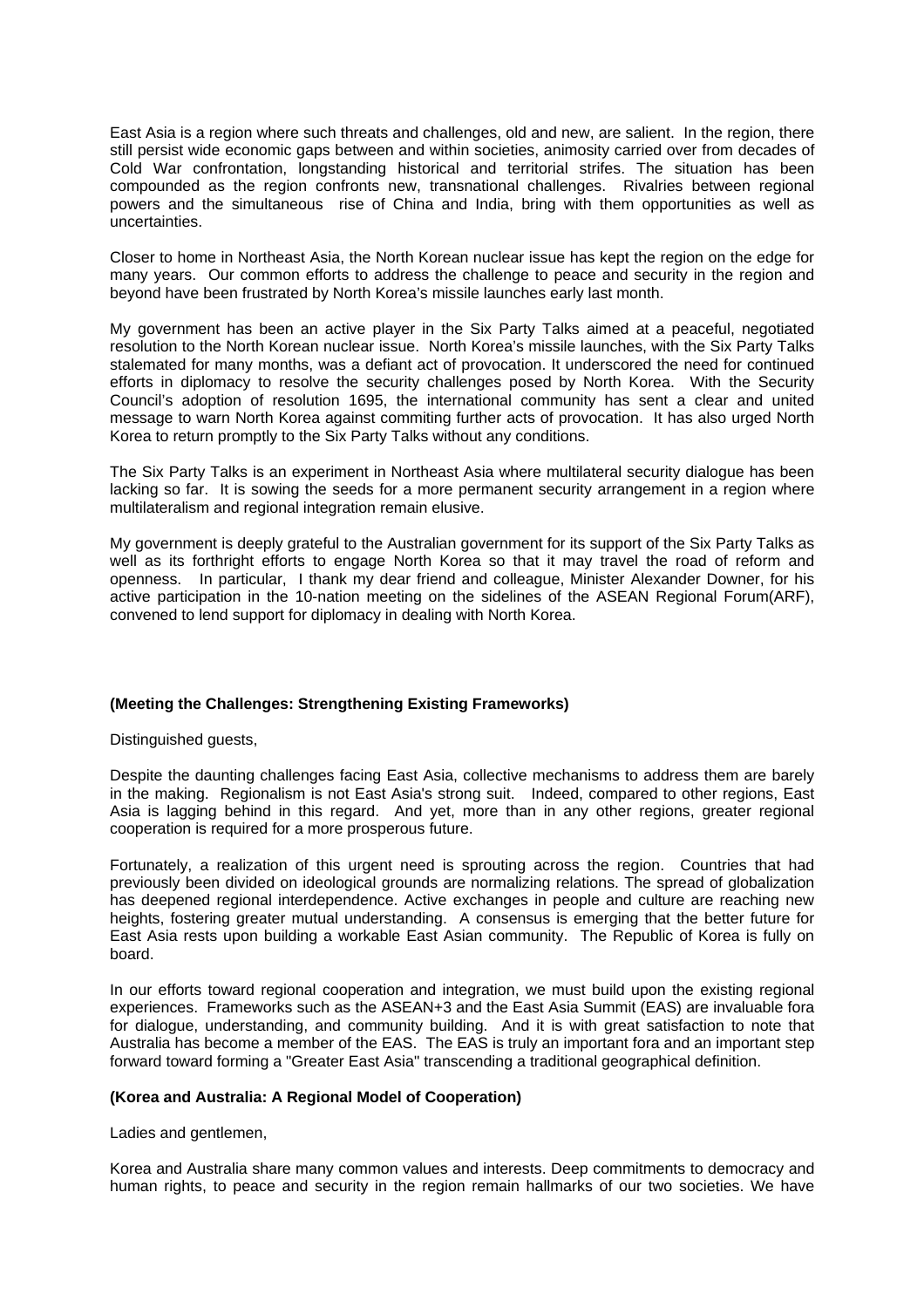maintained excellent cooperation on global agenda such as promotion of human rights, counterterrorism, non-proliferation of WMDs and development as well as regional cooperation. As demonstrated by close cooperation with the JUSCANZ(acronym of Japan-US-Canada-Australia-New Zealand) on key issues at the UN, as well as at the APEC and the ARF, we share common positions on important political, social, economic and humanitarian issues. Our belief in multilateralism remains strong. We have faith that the UN should and can successfully address the daunting agenda of the 21st century. And through our participation in helping rebuild Timor-Leste and Iraq, Korea and Australia have forged a close partnership.

These common grounds have deepened our relations across the board in a span of just 50 years. In particular, Australia and Korea share a very strong trading relationship. Korea is Australia's fourth largest trading partner; and Australia Korea's eighth. Furthermore, the complementarity in economic structure is creating numerous mutually beneficial opportunities. Australia's strength in raw materials, agriculture, sophisticated manufacturing and services sectors complements Korea's strength in research and development, manufacturing and information technology. Trade cooperation can certainly yield the most visible benefits. But new direction of our cooperation requires a more strategic approach. The issue of energy and resources has recently come to the fore in international circles. It has also become increasingly important in our relations. For Korea, which is now the world's 10th largest energy consuming country with a 97% dependency on foreign sources of energy, the stable and sustainable supply of energy remains a high priority. In this context, Australia holds great investment potential as a stable source of natural resources for Korea. Korea can strengthen its cooperation with Australia through Korean companies' participation in investment projects to develop Ausralia's oil and gas fields and mines. Other notable areas for future cooperation are those of Information Technology(IT) and Bio-Technology(BT). Korea and Australia are both regarded as front runners in these areas. Linking IT and BT in both countries could create a synergy effect, maximizing the mutual benefits.

The growth in people to people exchanges has been particularly impressive. Last year, over twohundred thousand Koreans visited Australia. Many Korean newlyweds start their first days together by visiting Australia.

Twenty six thousand Korean students are studying at Australia's institutions of higher learning. The deeper significance of these vigorous human exchanges between our two countries is that it will herald a new, more dynamic era of Korea-Australia cooperation down the road.

Korea and Australia are both strong voices for regional cooperation. Through our common efforts, the APEC has greatly contributed to economic development and trade liberalization in the Asia-Pacific. It has developed into a forum of choice to discuss measures against emerging threats such as the avian flu and terrorism. Korea successfully hosted the APEC leaders' meeting last year, and next year, Australia will showcase its hospitality. I have full confidence that the Australian government will breathe fresh vigor into the APEC process as it readies to embrace new challenges.

## **(In Everyone's Best Interest: A Strong, Efficient UN)**

Distinguished guests and friends,

Korea and Australia are staunch believers in multilateral cooperation as the way forward in obtaining greater peace and prosperity in East Asia. But knowing the way is one thing; having the political will and courage to travel it is another. The demonstration of the will, I believe, begins at the UN, the global embodiment of the multilateral aspiration.

Many countries of East Asia, including the Republic of Korea, owe much to the UN for the peace and prosperity while they are enjoying now. In fact, the rise of East Asia would have been unlikely without strong support and engagement of the UN. In that sense, the countries of East Asia have a unique duty in the efforts to reform the UN into a more efficient and effective global body.

My country, the Republic of Korea, has long been a prime beneficiary and proponent of multilateralism, especially as embodied in the UN system. Indeed, Korea is a unique success story in the sixty years of UN efforts to promote peace and security, development and human rights around the world.